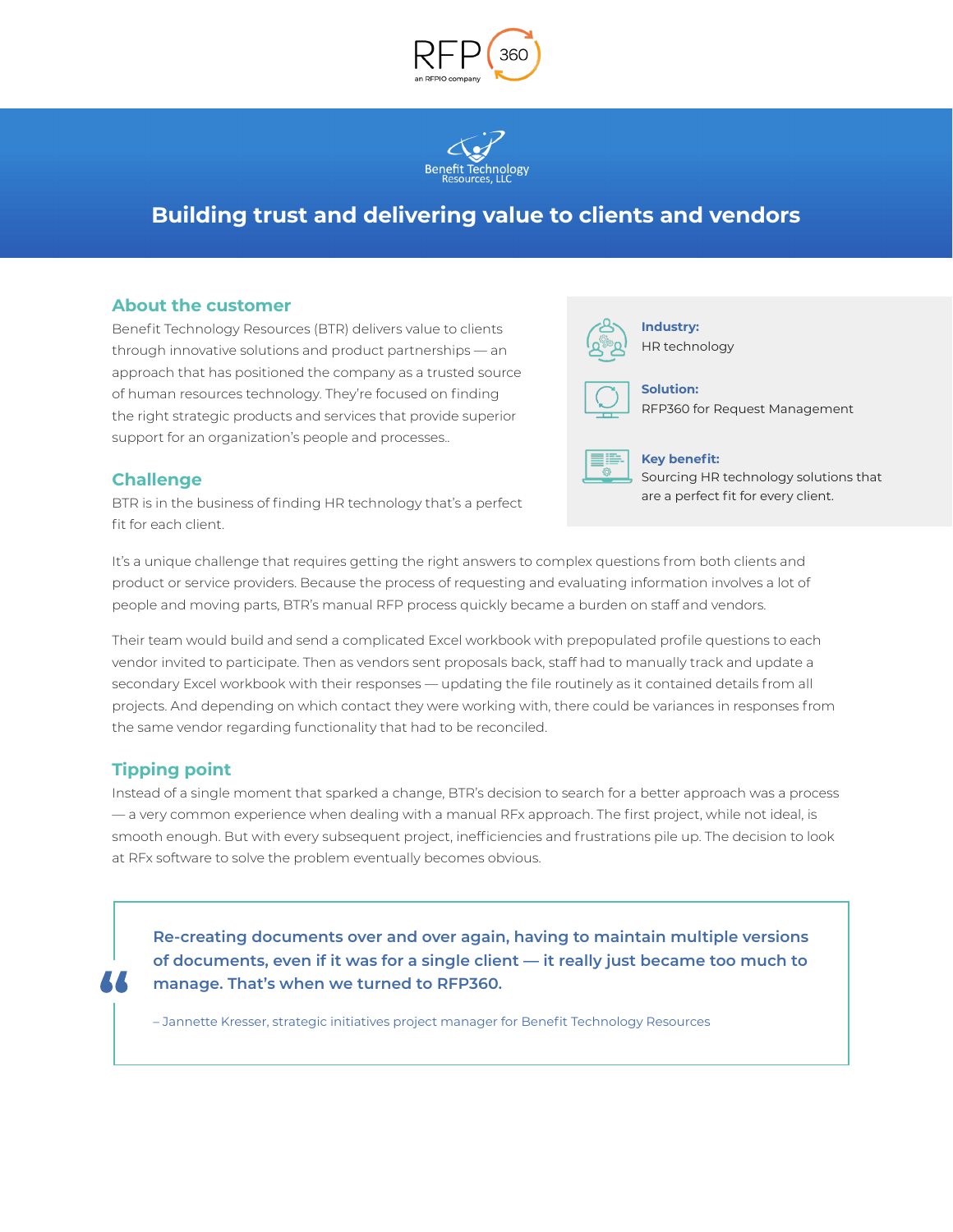## **Solution**

Instead of trying to fix a challenging process with software alone, BTR used the opportunity to reimagine their entire RFP-related sourcing workflow. Using RFP360 as a hub, they turned to an eRFx approach where client discovery, RFP development, project management, vendor engagement, shortlisting and proposal evaluation steps all take place in a single, online tool. This shift has eliminated the inefficiencies of disorganized and cumbersome spreadsheets, documents and email.

BTR starts with a client discovery questionnaire so they can collect insights that help answer questions like: Does the client need to optimize their current system? Do they need a point solution or an entirely new tech stack? This extensive questionnaire (250 to 300 questions) is created "with a few clicks of a button and entering minimal information" using their prebuilt template, and then it's delivered digitally to the client — all inside RFP360.

Once the client completes it, which also is an intuitive and simplified experience in RFP360, BTR schedules a call with them to discuss their answers and ensure everyone's on the same page. The final version of the client discovery is then linked to the eRFx, which BTR quickly generates electronically and sends to selected invited vendors in just a few steps, again using only RFP360.

Vendors use the free, built-in response management features in RFP360 to more efficiently answer the eRFx and submit proposals. Then once they get all of the responses back, BTR exports them into a report that's shared with the client.

"Because we're managing everything in RFP360, we're not having to re-create that template each time since it's already saved in there," said Jannette. "And we're able to get the reports sent out in a matter of minutes versus hours."

One other aspect of the solution that adds value is the ability for a vendor to complete and update an online profile in RFP360. BTR then accesses and leverages those vendor profiles whenever they need them — empowering staff to create shortlists and improve relationships that benefit their clients.

**We would be lost without RFP360. Having to maintain everything in external Excel spreadsheets or other documents — we couldn't go back to that original process. We've grown too much, and it just wasn't sustainable.**

– Jannette Kresser, strategic initiatives project manager for Benefit Technology Resources

# **Q&A**

As the strategic initiatives project manager for BTR, Jannette Kresser is charged with developing vital relationships with vendors and service providers in the HR technology marketplace. Her role is crucial as the company works to find the right solution for every client. Because of her focus, Jannette is a key administrator of their RFP360 request management system.

### **When your team decided to evaluate software to simplify your process, what made RFP360 stand out?**

Jannette Kresser: The ability for vendors to own and control the information contained in their profiles and then update them in real time as they introduce new functionality was really big for us. That took a huge burden off of our team and the company.

The RFP360 team also was incredibly patient and took the time to understand our needs as we determined whether or not the software would be a good fit for us. We're a technology advocating company, promoting the utilization of technology to improve the efficiency and reliability of clients' processes. Yet, here we were not following that same methodology with RFPs — so we really felt it was time to walk the walk.